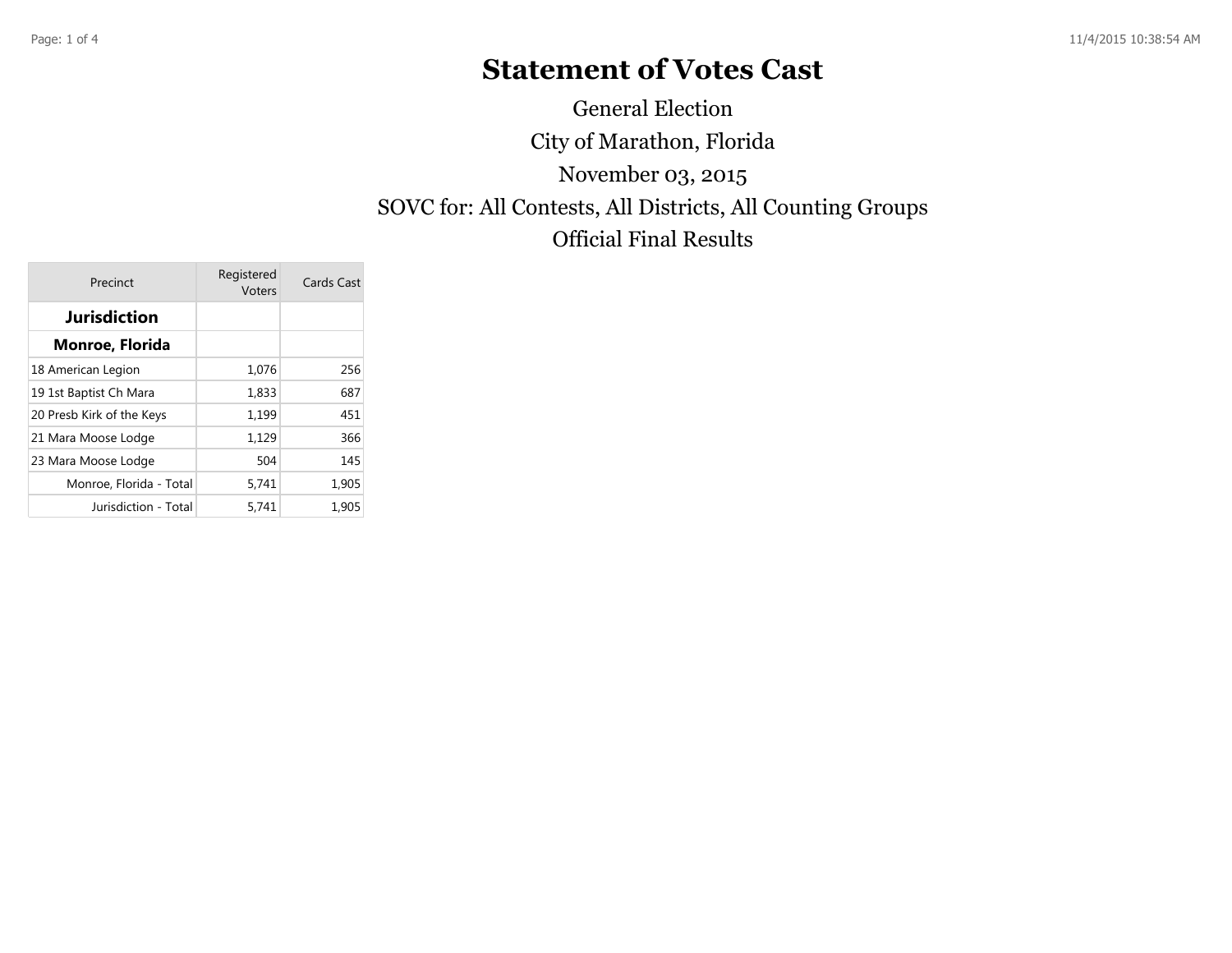## **MARATHON CITY COUNCIL (Vote for 2)**

| Precinct                  | Cast<br>Times | Precinct                  | Antonelli<br>Nicholas<br>() |        | Coldiron<br>Michelle<br>() |        | Trish Hintze<br>( ) |        | Dick Ramsay<br>( ) |        | artin<br>Mark Senma<br>( ) |        |
|---------------------------|---------------|---------------------------|-----------------------------|--------|----------------------------|--------|---------------------|--------|--------------------|--------|----------------------------|--------|
| <b>Jurisdiction</b>       |               | <b>Jurisdiction</b>       |                             |        |                            |        |                     |        |                    |        |                            |        |
| Monroe, Florida           |               | Monroe, Florida           |                             |        |                            |        |                     |        |                    |        |                            |        |
| 18 American Legion        |               | 256   18 American Legion  | 64                          | 14.45% | 93                         | 20.99% | 82                  | 18.51% | 88                 | 19.86% | 116                        | 26.19% |
| 19 1st Baptist Ch Mara    | 687           | 19 1st Baptist Ch Mara    | 130                         | 10.67% | 296                        | 24.30% | 225                 | 18.47% | 252                | 20.69% | 315                        | 25.86% |
| 20 Presb Kirk of the Keys | 451           | 20 Presb Kirk of the Keys | 123                         | 15.28% | 187                        | 23.23% | 115                 | 14.29% | 184                | 22.86% | 196                        | 24.35% |
| 21 Mara Moose Lodge       | 366           | 21 Mara Moose Lodge       | 81                          | 12.80% | 141                        | 22.27% | 87                  | 13.74% | 142                | 22.43% | 182                        | 28.75% |
| 23 Mara Moose Lodge       | 145           | 23 Mara Moose Lodge       | 38                          | 14.39% | 64                         | 24.24% | 37                  | 14.02% | 46                 | 17.42% | 79                         | 29.92% |
| Monroe, Florida - Total   | 1,905         | Monroe, Florida - Total   | 436                         | 12.96% | 781                        | 23.22% | 546                 | 16.24% | 712                | 21.17% | 888                        | 26.40% |
| <b>Cumulative</b>         |               | <b>Cumulative</b>         |                             |        |                            |        |                     |        |                    |        |                            |        |
| Cumulative                | $\mathbf{0}$  | Cumulative                |                             |        | $\mathbf 0$                |        | 0                   |        | 0                  |        | $\mathbf 0$                |        |
| Cumulative - Total        | $\Omega$      | Cumulative - Total        |                             |        | $\Omega$                   |        | 0                   |        | $\Omega$           |        | $\Omega$                   |        |
| Jurisdiction - Total      | 1,905         | Jurisdiction - Total      | 436                         | 12.96% | 781                        | 23.22% | 546                 | 16.24% | 712                | 21.17% | 888                        | 26.40% |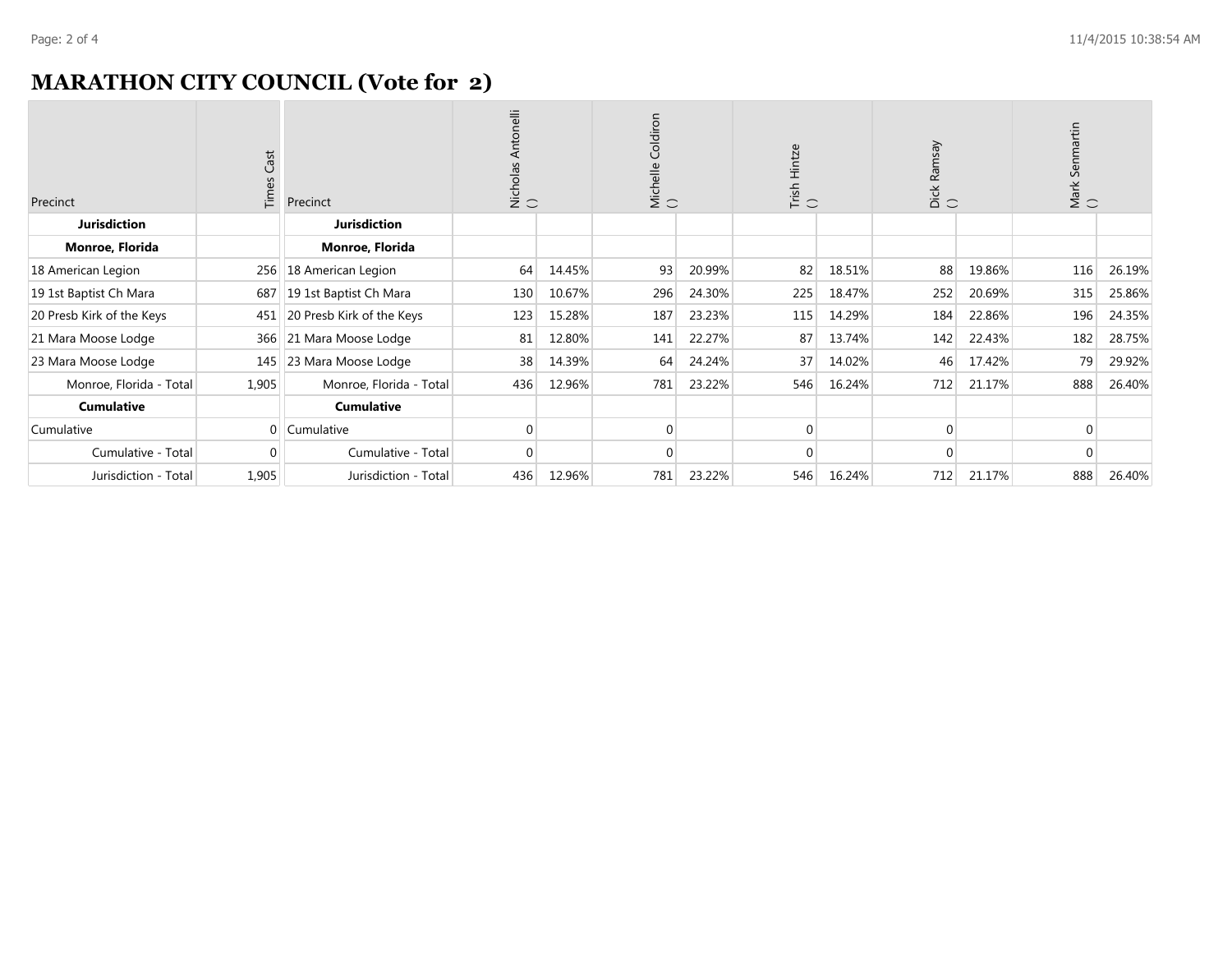| Precinct                  | <b>Total Votes</b> |
|---------------------------|--------------------|
| <b>Jurisdiction</b>       |                    |
| Monroe, Florida           |                    |
| 18 American Legion        | 443                |
| 19 1st Baptist Ch Mara    | 1,218              |
| 20 Presb Kirk of the Keys | 805                |
| 21 Mara Moose Lodge       | 633                |
| 23 Mara Moose Lodge       | 264                |
| Monroe, Florida - Total   | 3,363              |
| Cumulative                |                    |
| Cumulative                | 0                  |
| Cumulative - Total        | 0                  |
| Jurisdiction - Total      | 3,363              |

the company of the company